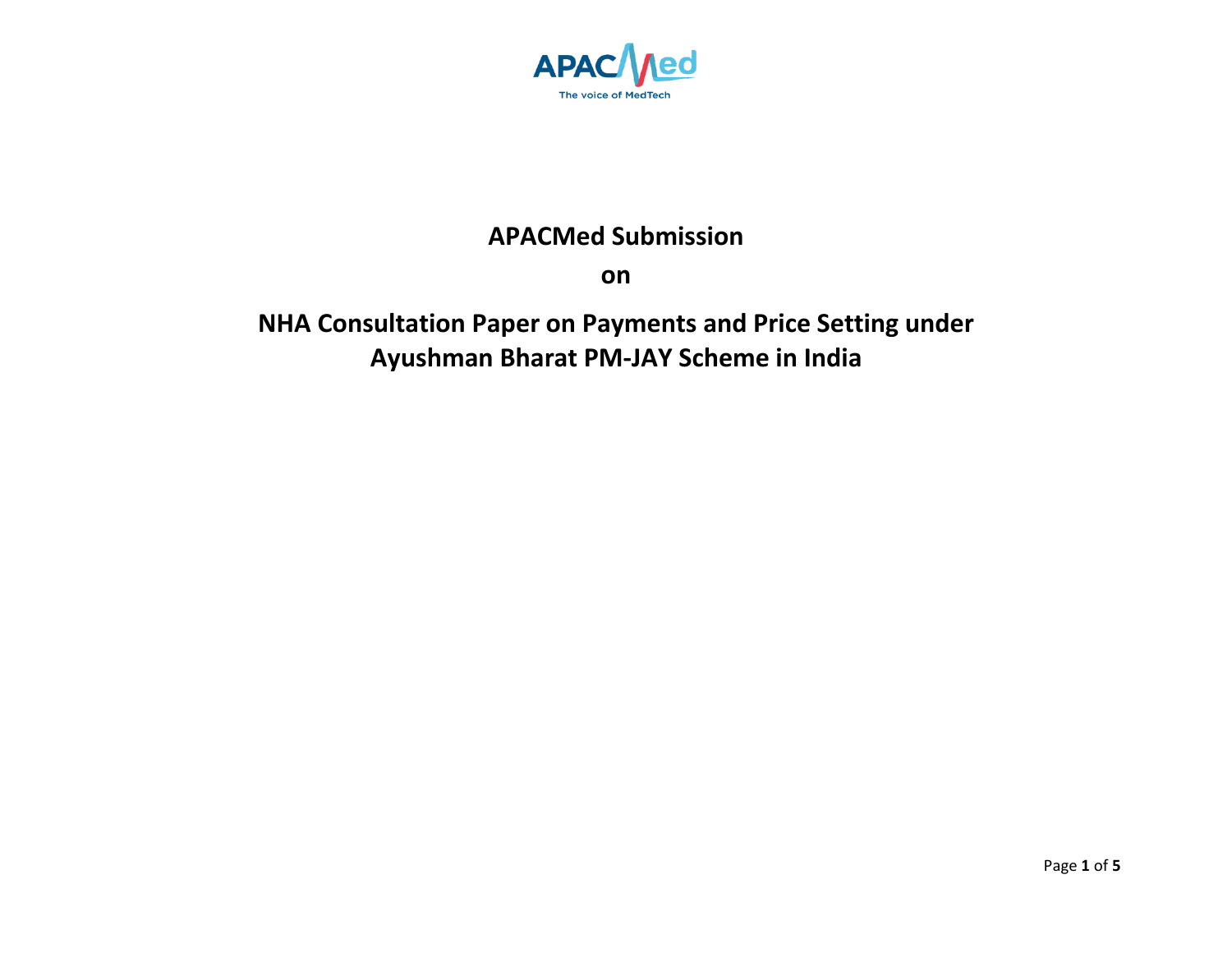

| S. No | <b>Section Name</b>                                                                                | <b>Identified questions (as</b><br>indicated in the Consultation<br>Paper) on which inputs are<br>sought                                                                     | <b>Suggestions/Comments</b>                                                                                                                                                                                                                                                                                                                                                                                                                                                                                                                                                                                                                                                                                                                                                                               |
|-------|----------------------------------------------------------------------------------------------------|------------------------------------------------------------------------------------------------------------------------------------------------------------------------------|-----------------------------------------------------------------------------------------------------------------------------------------------------------------------------------------------------------------------------------------------------------------------------------------------------------------------------------------------------------------------------------------------------------------------------------------------------------------------------------------------------------------------------------------------------------------------------------------------------------------------------------------------------------------------------------------------------------------------------------------------------------------------------------------------------------|
| 1.    | Provider Payment<br>Mechanisms And<br><b>PMJAY</b>                                                 | Appropriateness of current<br>of<br>case-based<br>structure<br>provider<br>payment system<br>under PM-JAY.                                                                   | GST amount on medical devices should be reimbursed separately on top<br>of the current implant prices in AB-PMJAY.<br>Provision of co-payment for upgrading the implants                                                                                                                                                                                                                                                                                                                                                                                                                                                                                                                                                                                                                                  |
| 2.    | International<br>of<br>experience<br>case-base<br>payment schemes<br>and<br>price<br>determination | Suitability of DRG based<br>payment system for PM-JAY<br>to make HBP prices sensitive<br>to patient characteristics such<br>as age, gender, co-morbidity<br>etc.             | The DRGs payment policy in Korea has decreased LOS and readmission<br>rates. These findings support the continued implementation and<br>enlargement of the DRGs payment system. When the DRG system in<br>India is implemented, it could be calibrated using such indices which can<br>encourage technologies which reduce LoS & readmissions and ensure<br>better utilization of healthcare resources.<br>(Ref: Choi, J.W., Kim, SJ., Park, HK. et al. Effects of a mandatory DRG<br>payment system in South Korea: Analysis of multi-year nationwide<br>hospital claims data. BMC Health Serv Res 19, 776 (2019).<br>https://doi.org/10.1186/s12913-019-4650-8)<br>To adjust patient characteristics in the reimbursement pricing,<br>commercial Insurance claims data can also be used as a reference. |
| 3.    | Looking<br>The<br>To<br>Longer<br>Term:<br>Diagnosis Related<br>Groups                             | Willingness/Acceptance<br>for<br>participation<br>among<br>empaneled<br>hospitals<br>for<br>collection<br>proposed<br>data<br>'Transaction<br>through<br>Management System'. | There could be a separate WTP for devices in critical patient groups e.g.<br>$\bullet$<br>oncology and transplant similar to end of life care drugs which have<br>indication based pricing/indication specific pricing.<br>The magnitude of clinical benefit and value of a technology may vary<br>substantially across indications, which can complicate pricing strategies.<br>Healthcare systems that assign a single price for health technologies                                                                                                                                                                                                                                                                                                                                                    |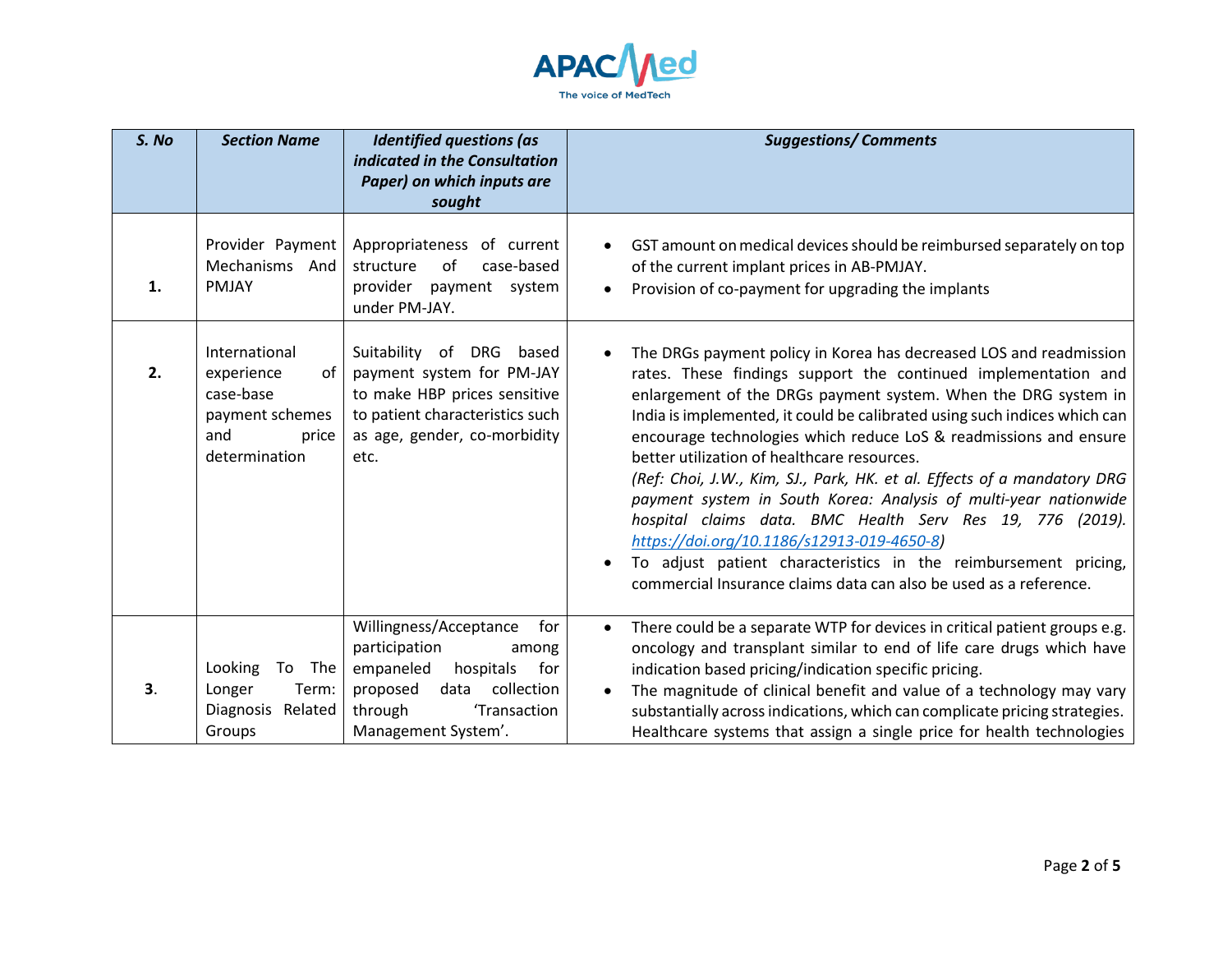

| S. No | <b>Section Name</b>                                                                                                       | <b>Identified questions (as</b><br>indicated in the Consultation                   | <b>Suggestions/Comments</b>                                                                                                                                                                                                                                                                                                                                                                                                                                                                                                                                                                                                                                                                                                                                                                                                                                                                                                                                                                                                                                                                                                                                                                               |
|-------|---------------------------------------------------------------------------------------------------------------------------|------------------------------------------------------------------------------------|-----------------------------------------------------------------------------------------------------------------------------------------------------------------------------------------------------------------------------------------------------------------------------------------------------------------------------------------------------------------------------------------------------------------------------------------------------------------------------------------------------------------------------------------------------------------------------------------------------------------------------------------------------------------------------------------------------------------------------------------------------------------------------------------------------------------------------------------------------------------------------------------------------------------------------------------------------------------------------------------------------------------------------------------------------------------------------------------------------------------------------------------------------------------------------------------------------------|
|       |                                                                                                                           | Paper) on which inputs are<br>sought                                               |                                                                                                                                                                                                                                                                                                                                                                                                                                                                                                                                                                                                                                                                                                                                                                                                                                                                                                                                                                                                                                                                                                                                                                                                           |
|       |                                                                                                                           |                                                                                    | across all indications and sub-populations of interest, regardless of<br>differences in value, have the potential to discourage development of<br>therapies for high-value areas and increase barriers to treatments.<br>Indication-specific pricing (ISP) of health technologies, however, may<br>better align reimbursement with value.eg: ISP may help healthcare<br>systems better align reimbursement of biopharmaceuticals to their<br>value, but its adoption in key markets is varied. Indication-specific<br>patient registries in Italy allow for differential pricing across indications<br>of a single product. In France, Germany, and the UK, multi-indication<br>products have a single weighted-average price that reflects the<br>product's value across indications. Similar approach is desirable in India<br>for critical innovative products used in multitude of complex indications<br>which are usually carried out in critical care.<br>(Ref: Campbell D. Indication-specific<br>Pricing: What should<br>manufacturers expect in key markets. HTA Quarterly. Winter 2017. Jan.<br>19, 2017.<br>https://www.xcenda.com/insights/htaq-winter-2017-indication-<br>specific-pricing) |
| 4.    | Health<br>Using<br>Technology<br>Assessment<br>for<br>Value-Based<br>Pricing:<br>Health<br>Financing<br>and<br>Technology | 1) Proposed framework for<br>value-based pricing of newer<br>packages under PM-JAY | Principles of value-based pricing of drugs are different from devices.<br>$\bullet$<br>This needs to be identified and included in the guidelines. In devices<br>learning curve, carbon footprint, overall price of therapy of care delivery<br>need to be monetized when the value of products are determined in<br>addition to clinical outcomes and quality of life. Furthermore, resource<br>utilization needs to be taken into account when high end or special<br>medical devices with better features are compared to products which<br>are more affordable but of inferior quality.<br>The framework spans a broad range of value drivers and does not solely<br>focus on the cost or clinical impacts. The framework takes into account                                                                                                                                                                                                                                                                                                                                                                                                                                                          |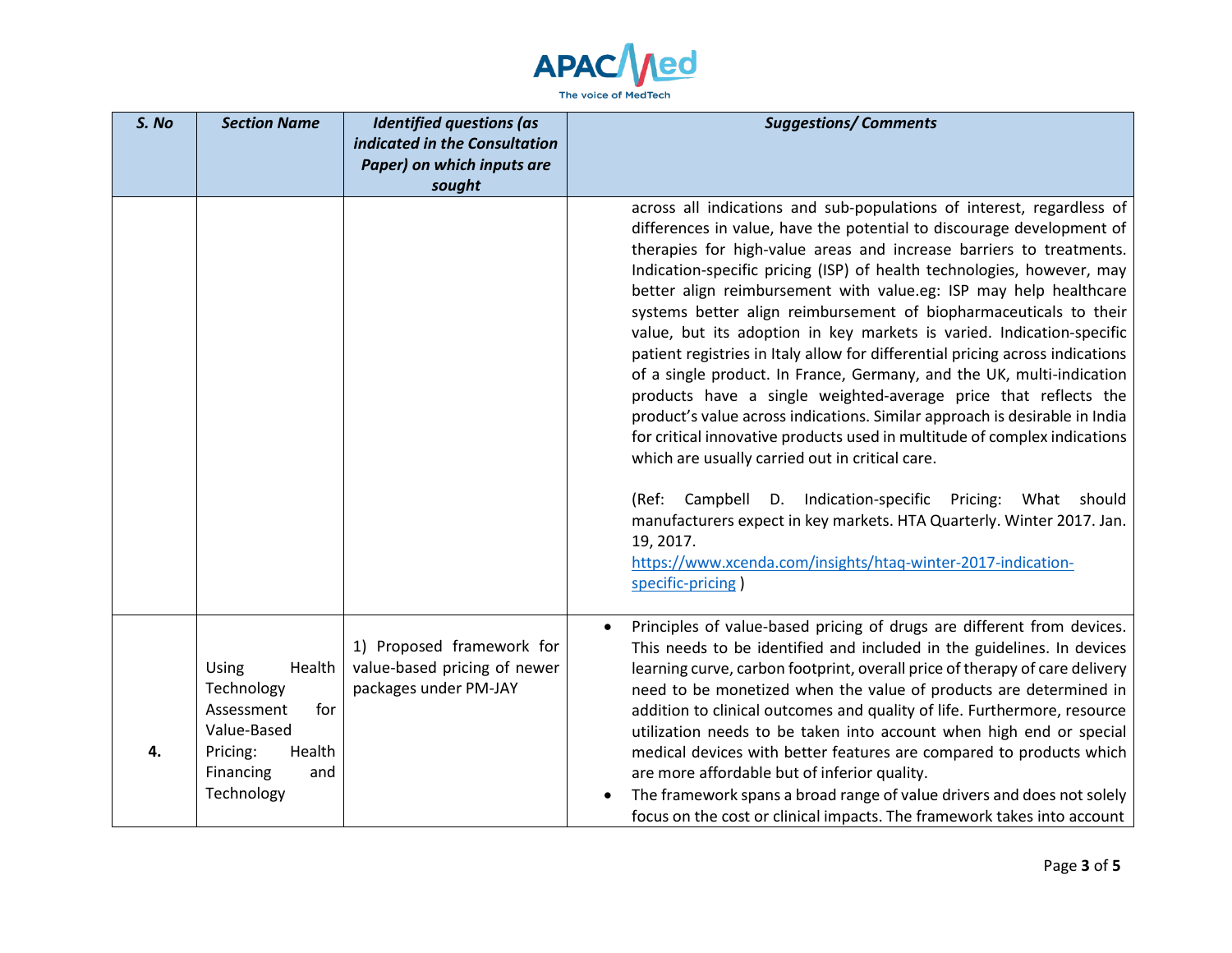

| S. No | <b>Section Name</b>        | <b>Identified questions (as</b><br>indicated in the Consultation<br>Paper) on which inputs are<br>sought | <b>Suggestions/Comments</b>                                                                                                                                                                                                                                                                                                                                                                                                                                                                                                                                                                                                                                                                                                                                                                                                                                                                                                                                                                                                                                                                                                                                                                                                                                                                                                                                                                                                                                         |
|-------|----------------------------|----------------------------------------------------------------------------------------------------------|---------------------------------------------------------------------------------------------------------------------------------------------------------------------------------------------------------------------------------------------------------------------------------------------------------------------------------------------------------------------------------------------------------------------------------------------------------------------------------------------------------------------------------------------------------------------------------------------------------------------------------------------------------------------------------------------------------------------------------------------------------------------------------------------------------------------------------------------------------------------------------------------------------------------------------------------------------------------------------------------------------------------------------------------------------------------------------------------------------------------------------------------------------------------------------------------------------------------------------------------------------------------------------------------------------------------------------------------------------------------------------------------------------------------------------------------------------------------|
|       | Assessment<br>(Hefta) Unit |                                                                                                          | four value drivers, including clinical, non-clinical factors important to<br>patients, care delivery economics, and societal impacts. (Ref:<br>https://www2.deloitte.com/us/en/pages/life-sciences-and-health-<br>care/articles/value-framework.html)<br>Online portal should be established to facilitate proposal submissions to<br>the NHA by healthcare stakeholders. It should also have provisions to<br>expedite the evidence-gathering step by serving as an open, centralized<br>platform for stakeholders to share additional data.<br>HTA outcomes should be informed to the proposers and there should<br>be a provision of re-application with additional data in case of<br>rejection.<br>To expedite the evaluation process, HEFTA should consider the HTA<br>reports conducted by the proposer for evaluation/review. The<br>requirement and dossier format should be clearly stated by the payer.<br>Methodology, clinical inputs, and cost inputs used in the HTA process<br>should be evidence-based and inclusive.<br>Based on innovation level, medical devices can be classified into three<br>categories: Me-too, incremental innovation, and disruptive innovation.<br>Proposals should be allowed for improved reimbursement under the<br>existing category as well.<br>The proposed framework appears robust, however a provision for<br>emergency requests or procedure prices which require immediate<br>attention may also be defined. |
|       |                            | 2)<br>price<br><b>Process</b><br>of<br>negotiation for high<br>end                                       | "Special devices" superior to existing items based on evidence from<br>randomized controlled trials, meta-analyses, or cohort studies may gain<br>up to 40% payment - the highest balance-billing ratio from NHI;<br>however, for cases with only control studies, international conferences<br>with peer reviews, or case series (=10 cases), the balance-billing ratio                                                                                                                                                                                                                                                                                                                                                                                                                                                                                                                                                                                                                                                                                                                                                                                                                                                                                                                                                                                                                                                                                            |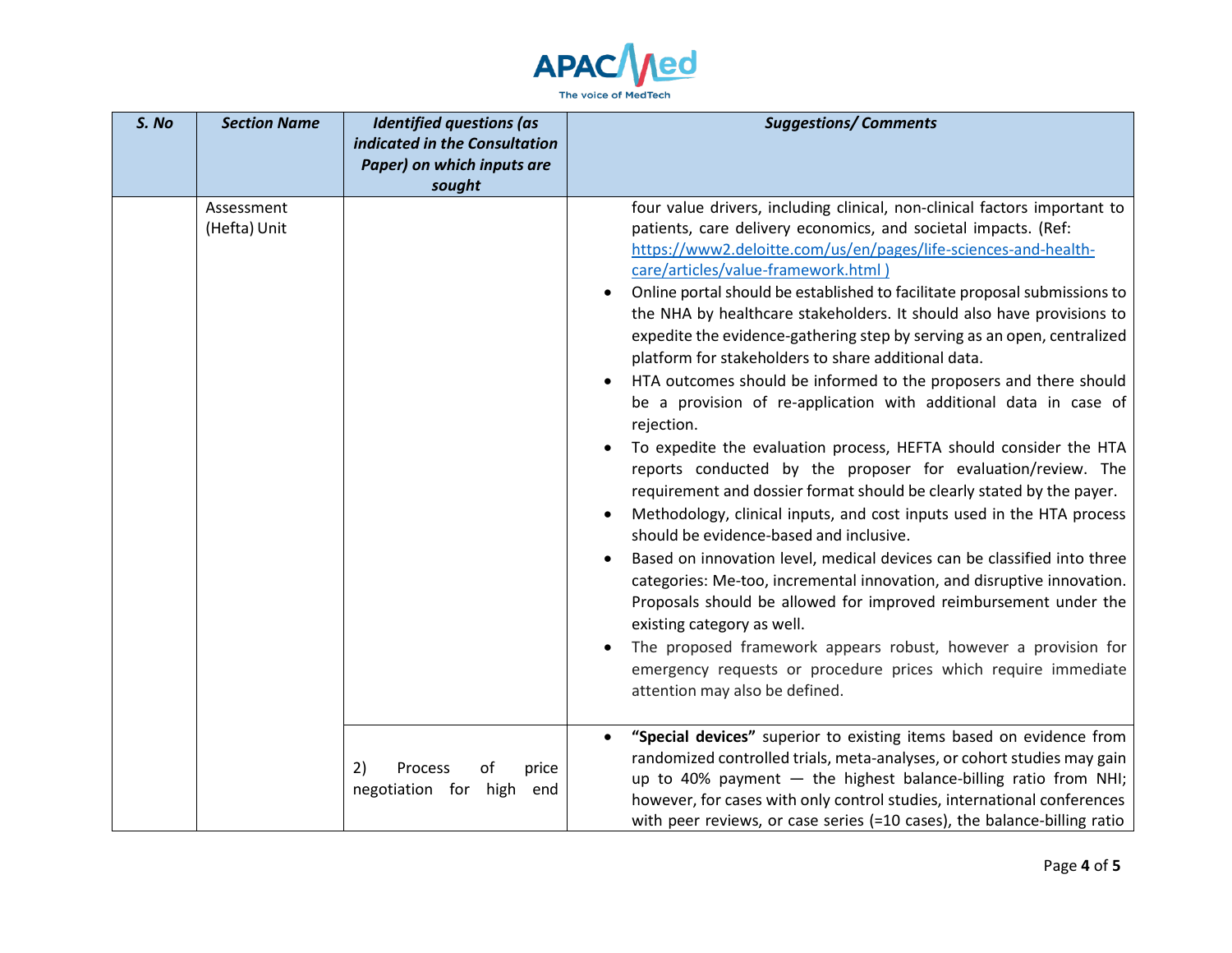

| S. No | <b>Section Name</b> | <b>Identified questions (as</b><br>indicated in the Consultation<br>Paper) on which inputs are<br>sought      | <b>Suggestions/Comments</b>                                                                                                                                                                                                                                                                                                                                                                                                                                                                                                                                                                                                                                                                                                                                                                                                                                                                                                                                 |
|-------|---------------------|---------------------------------------------------------------------------------------------------------------|-------------------------------------------------------------------------------------------------------------------------------------------------------------------------------------------------------------------------------------------------------------------------------------------------------------------------------------------------------------------------------------------------------------------------------------------------------------------------------------------------------------------------------------------------------------------------------------------------------------------------------------------------------------------------------------------------------------------------------------------------------------------------------------------------------------------------------------------------------------------------------------------------------------------------------------------------------------|
|       |                     | consumables<br>and<br>drugs,<br>drugs and implants                                                            | from NHI is less than 20%. In other words, items supported by more<br>clinically beneficial evidence can receive more health insurance benefits<br>from NHI, resulting in patients paying less, while items with insufficient<br>documentation for clinical effectiveness will remain in self-pay markets.<br>In addition to the clinical evidence submitted by the manufacturer, high-<br>value balance-billing items are evaluated through HTA to ensure their<br>clinical effectiveness and safety while providing patients with cost-<br>effectiveness for special medical device items. (Reference: Tsai, Hsin-Yi,<br>et al. "The reimbursement coverage decisions and pricing rules for<br>medical devices in Taiwan. "GMS Health Innovation and Technologies<br>16 (2022).<br>Price negotiation process should be more inclusive with the industry as<br>a key stakeholder and price should not be the only decision criteria for<br>final approval. |
|       |                     | 3) Operational framework for<br>inviting<br>nominations,<br>timelines<br>appraisals,<br>for<br>revisions etc. | Nominations should be in a standardized template for online<br>submission of proposals and a check-point to ensure a proposal meets<br>all requirements before submission to avoid review delays downstream.<br>Prioritization process should be clearly defined. More preference to be<br>given to the technologies which are well established clinically including<br>life-saving technologies<br>Evaluation should be on a rolling basis instead of an annual basis. The<br>NHA portal may remain open throughout the review process to allow<br>submitters to upload new or updated data, and to maintain device<br>pertinence during the periodic review of the reimbursement list in<br>subsequent years.<br>The whole evaluation and subsequent approval should align with the<br>annual health budget allocation process and cycle.                                                                                                                 |